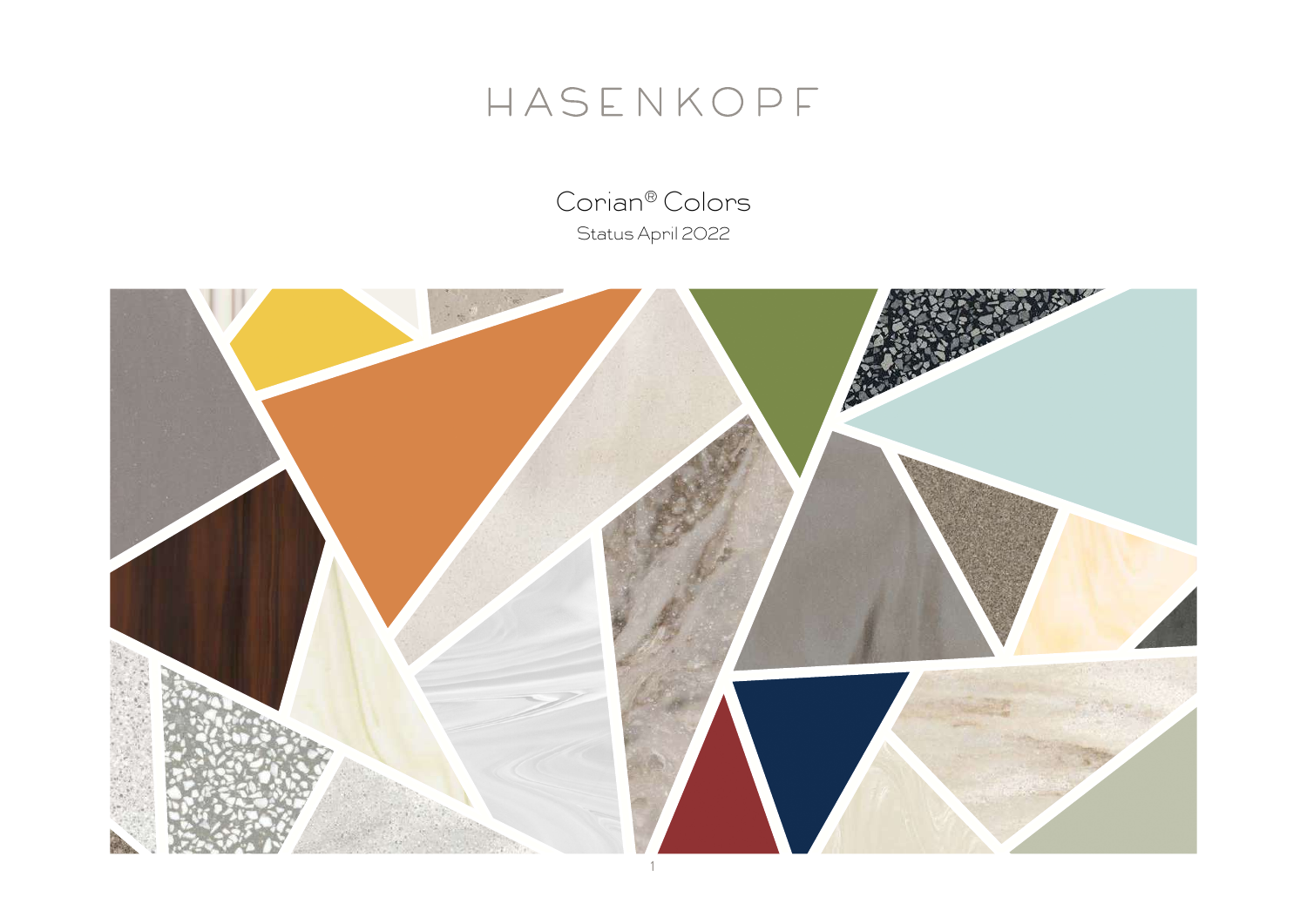

Translucent colors

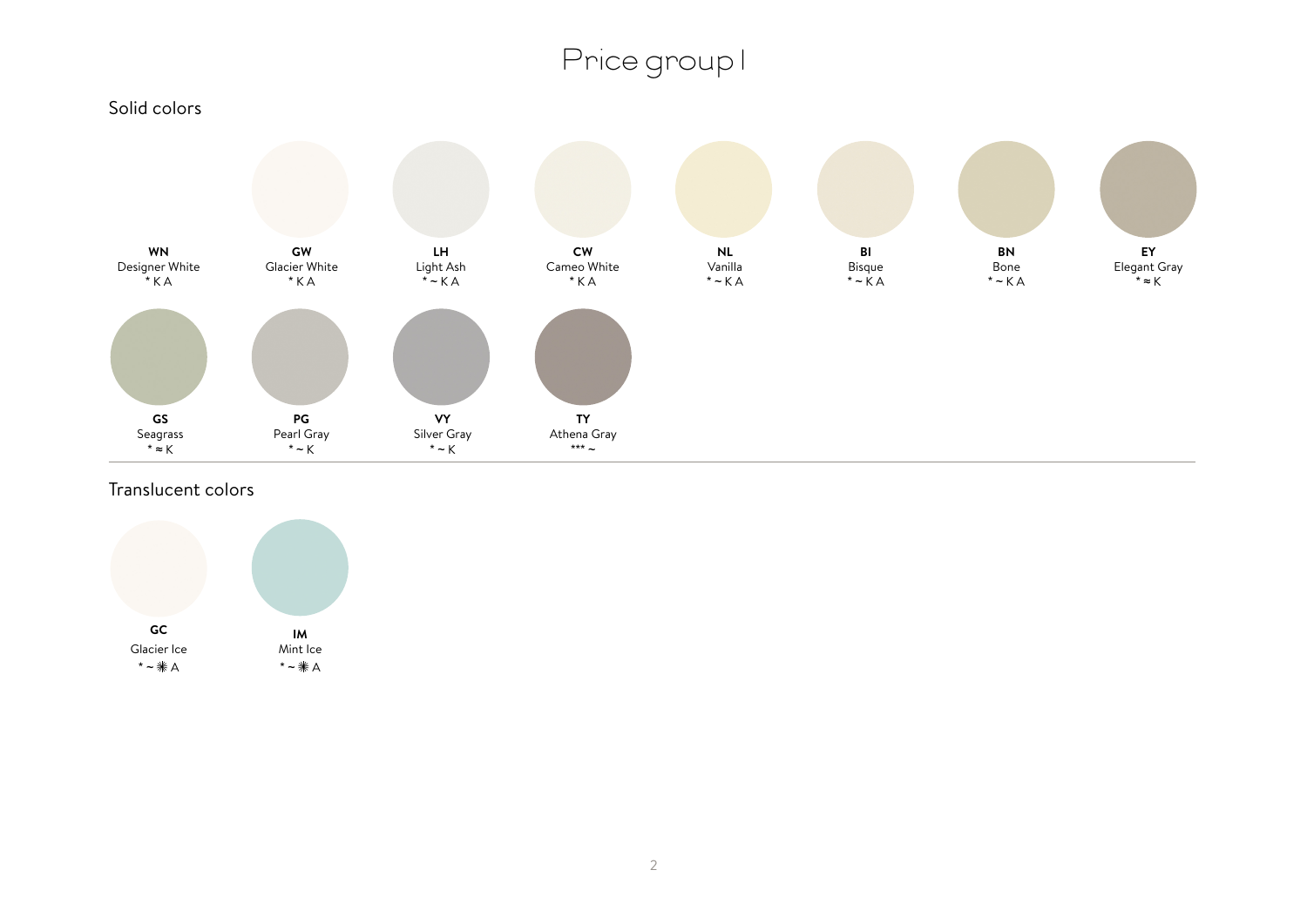

Structured colors



![](_page_2_Picture_4.jpeg)

**SL** Silt \* ≈ K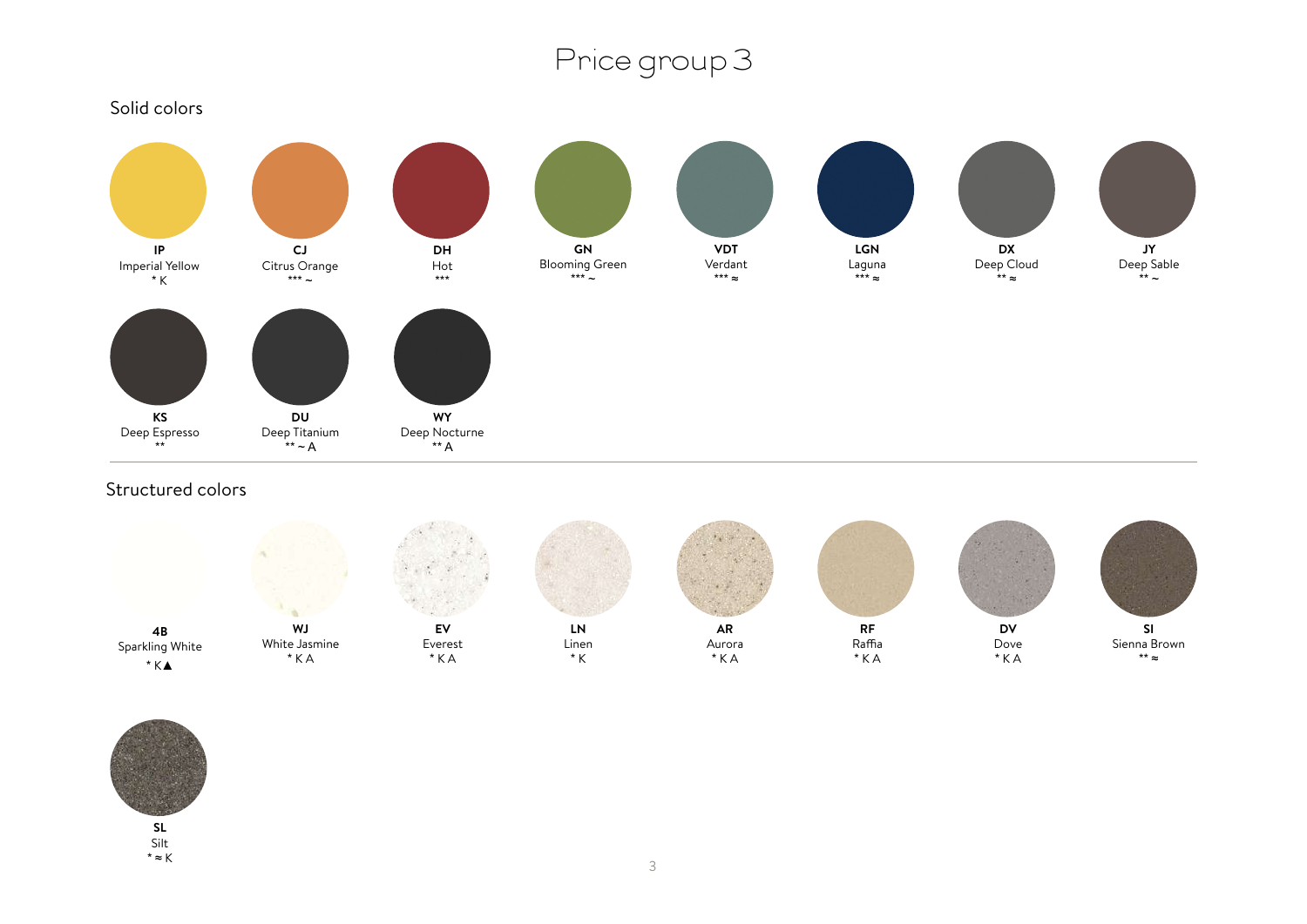#### Marbled colors

![](_page_3_Figure_2.jpeg)

#### Translucent colors

![](_page_3_Picture_4.jpeg)

**6V** Salt \* ~ K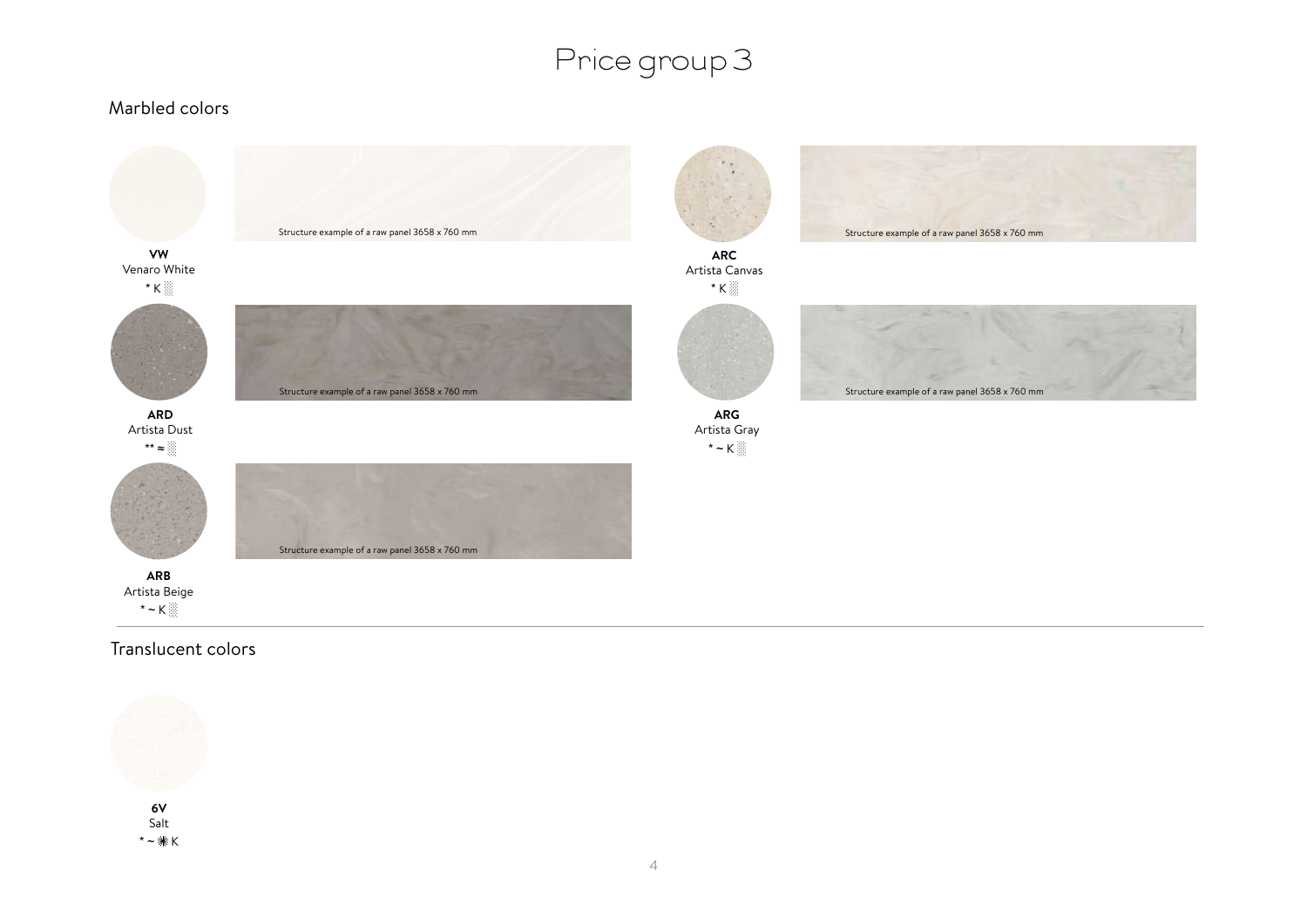#### **AB** Abalone  $*$  K A **MT** Antarctica  $*$  K A **6P** Aspen  $*$  ~ K A **CC**  Cocoa Brown  $** -$ **HJ** Deep Anthracite \*\*▲A **IG** Deep Black Quartz  $^\star$  K **KY** Deep Caviar \*\* ~ **TH** Deep Mink  $**$  ~ **HY** Deep Night Sky  $\overline{\phantom{a}}$  \* K A **AJ** Deep Storm \*\* **MP** Platinum \* K **MS** Sahara  $*$  K A **SV** Silver Birch \* K **MW**  Willow  $*$  K A **MH** Matterhorn \* K

### Marbled colors

Structured colors

![](_page_4_Picture_3.jpeg)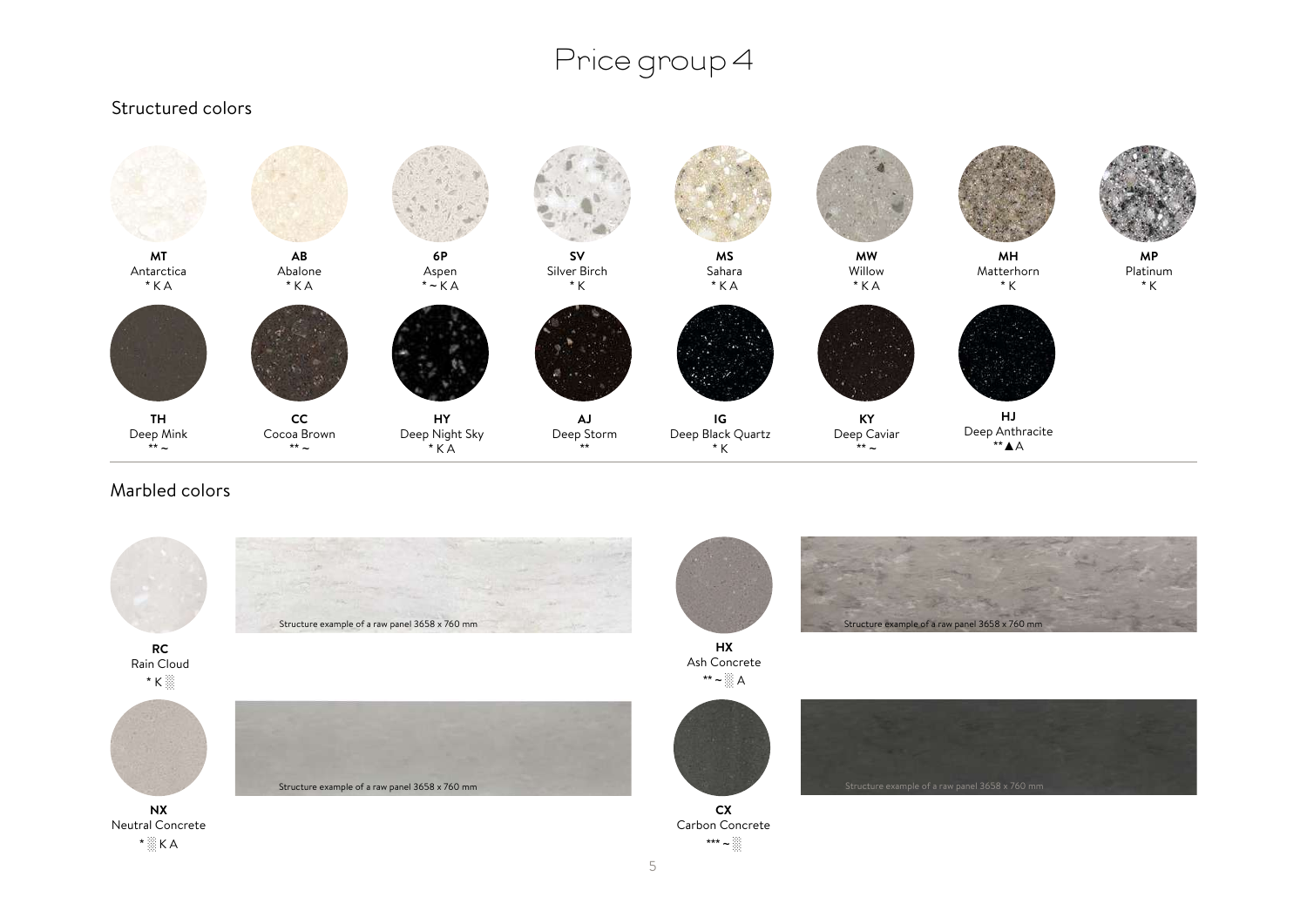#### Marbled colors

![](_page_5_Figure_2.jpeg)

![](_page_5_Picture_3.jpeg)

### Translucent colors

![](_page_5_Picture_5.jpeg)

**AI** Arctic Ice \* ≈ K

![](_page_5_Picture_7.jpeg)

**TO** Sand Storm  $*$  K $\ddot{\mathbb{R}}$ 

![](_page_5_Picture_9.jpeg)

![](_page_5_Picture_10.jpeg)

**LT** Sandalwood  $*$  K $\ddot{\circ}$ 

6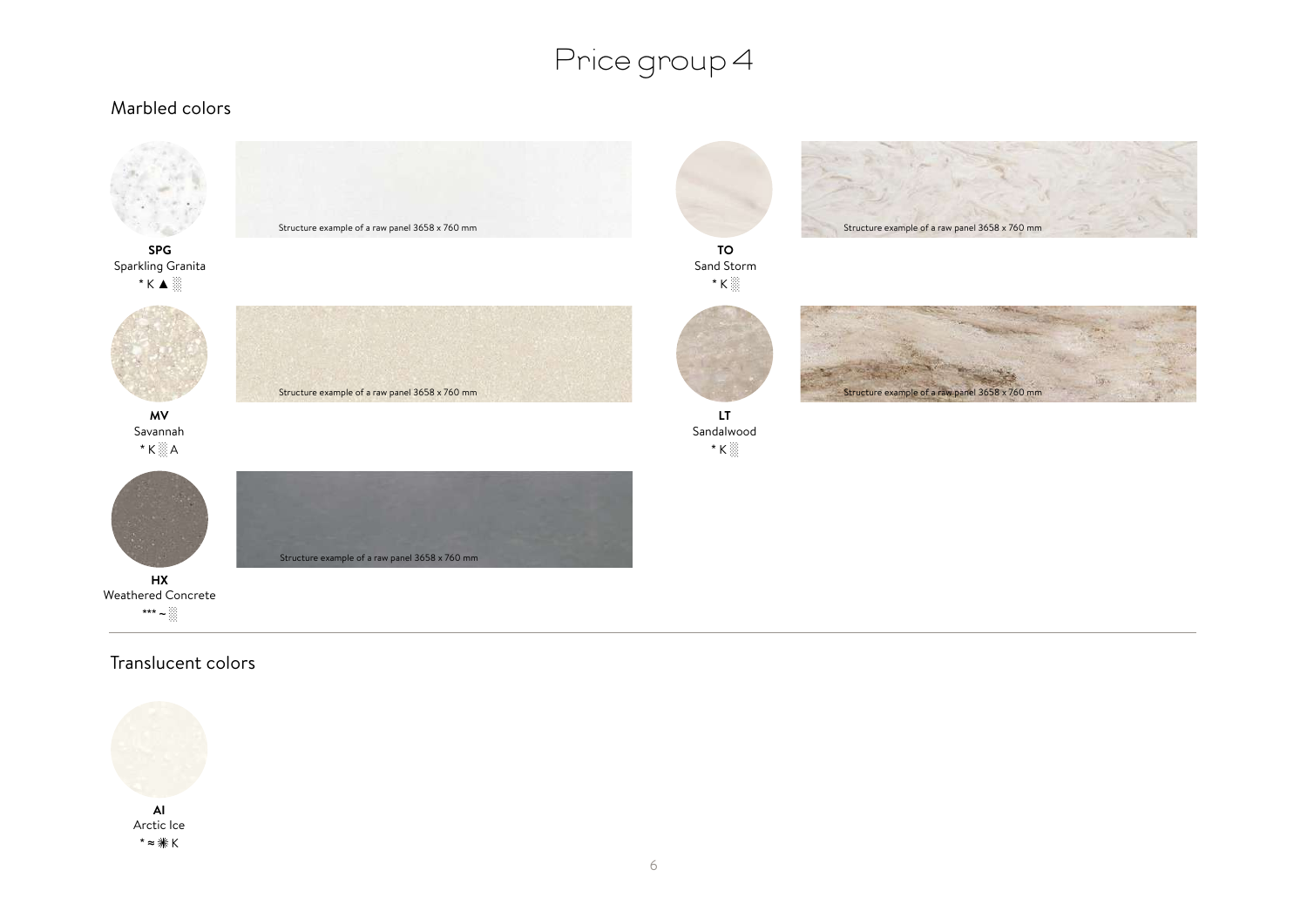#### Structured colors

![](_page_6_Figure_2.jpeg)

 $* \sim K$ 

**BST** Basalt Terrazzo

 $* \sim K$ 

#### Marbled colors

 $* \sim K$ 

![](_page_6_Picture_5.jpeg)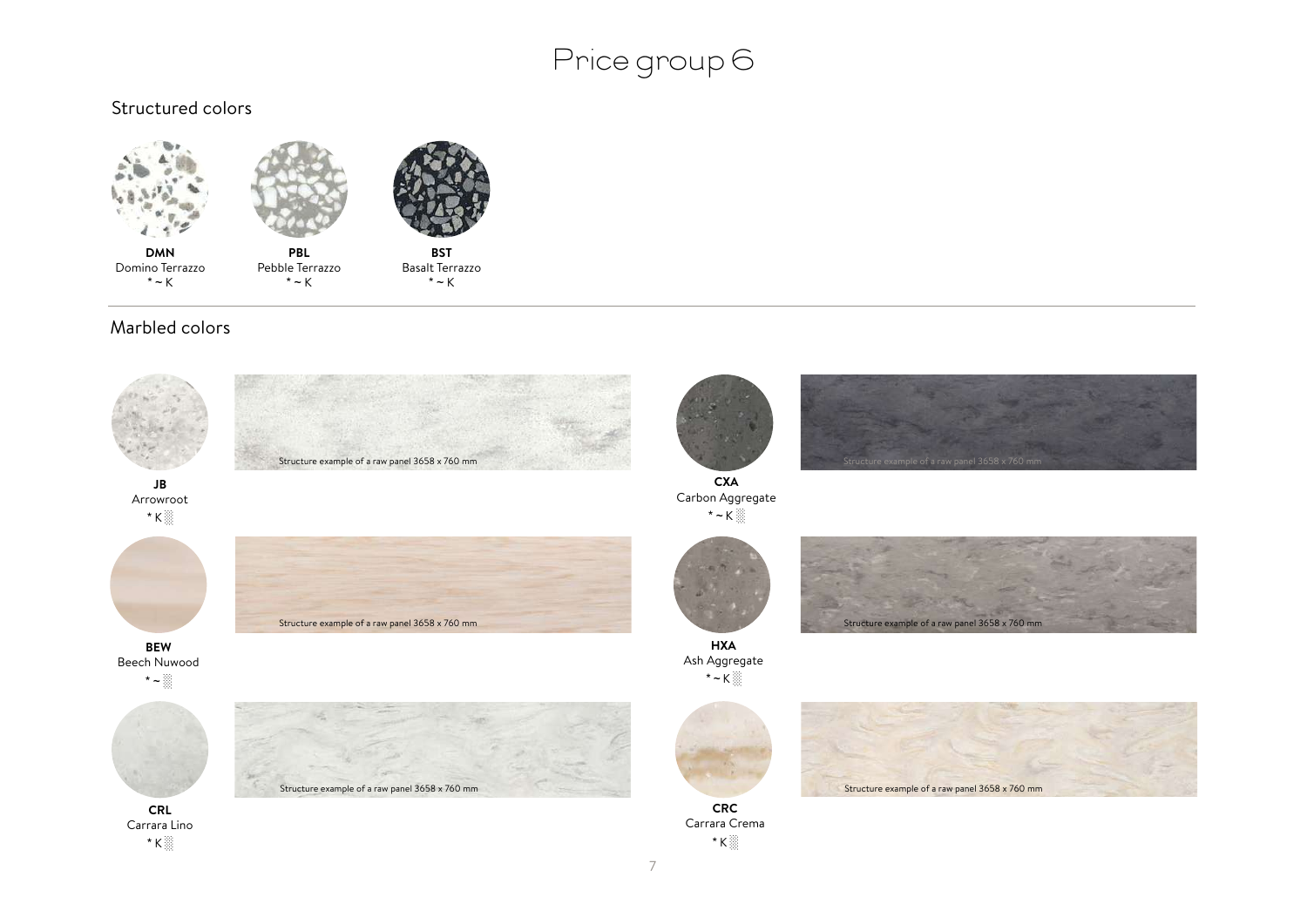### Marbled colors

![](_page_7_Figure_2.jpeg)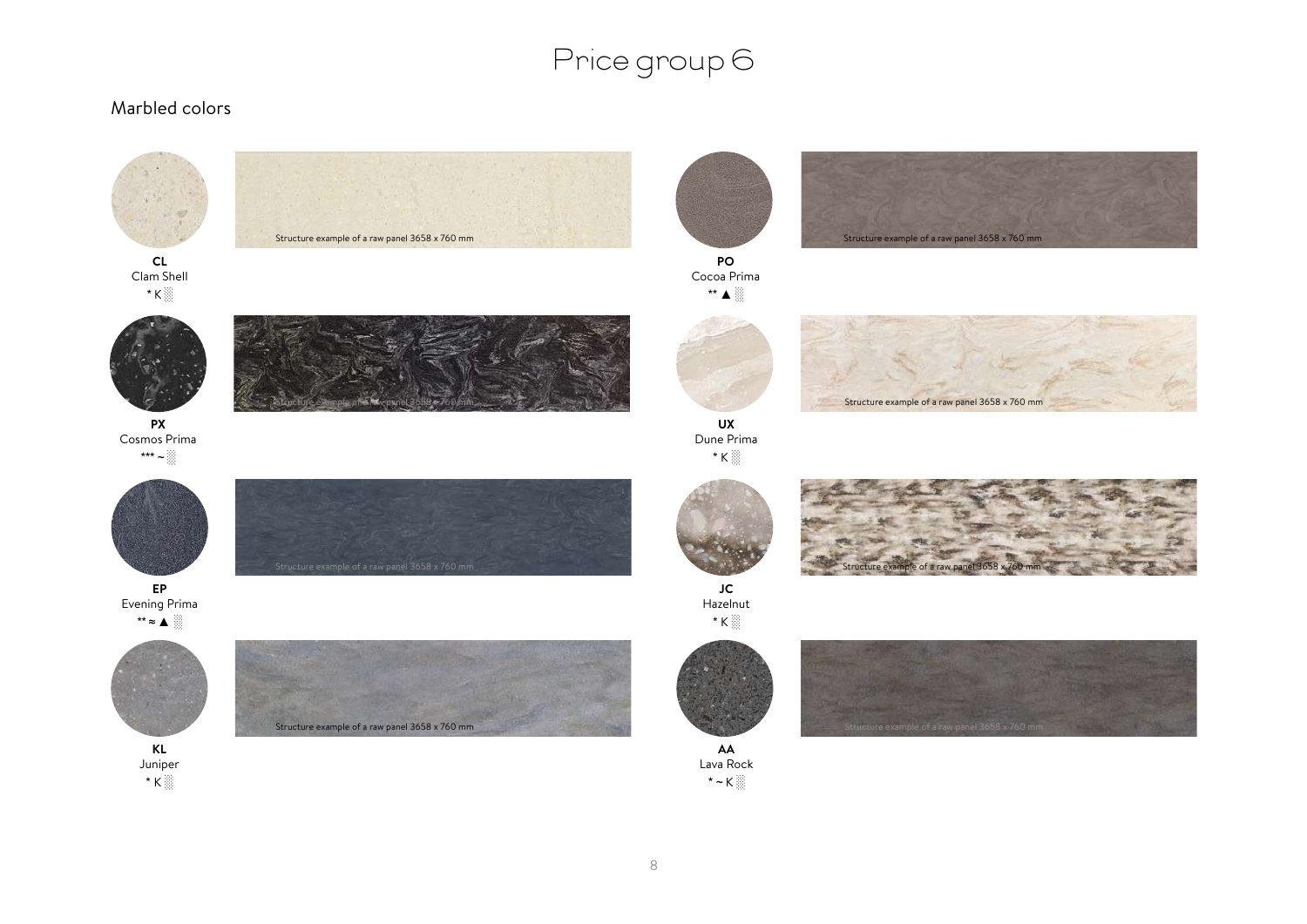#### Marbled colors

![](_page_8_Picture_2.jpeg)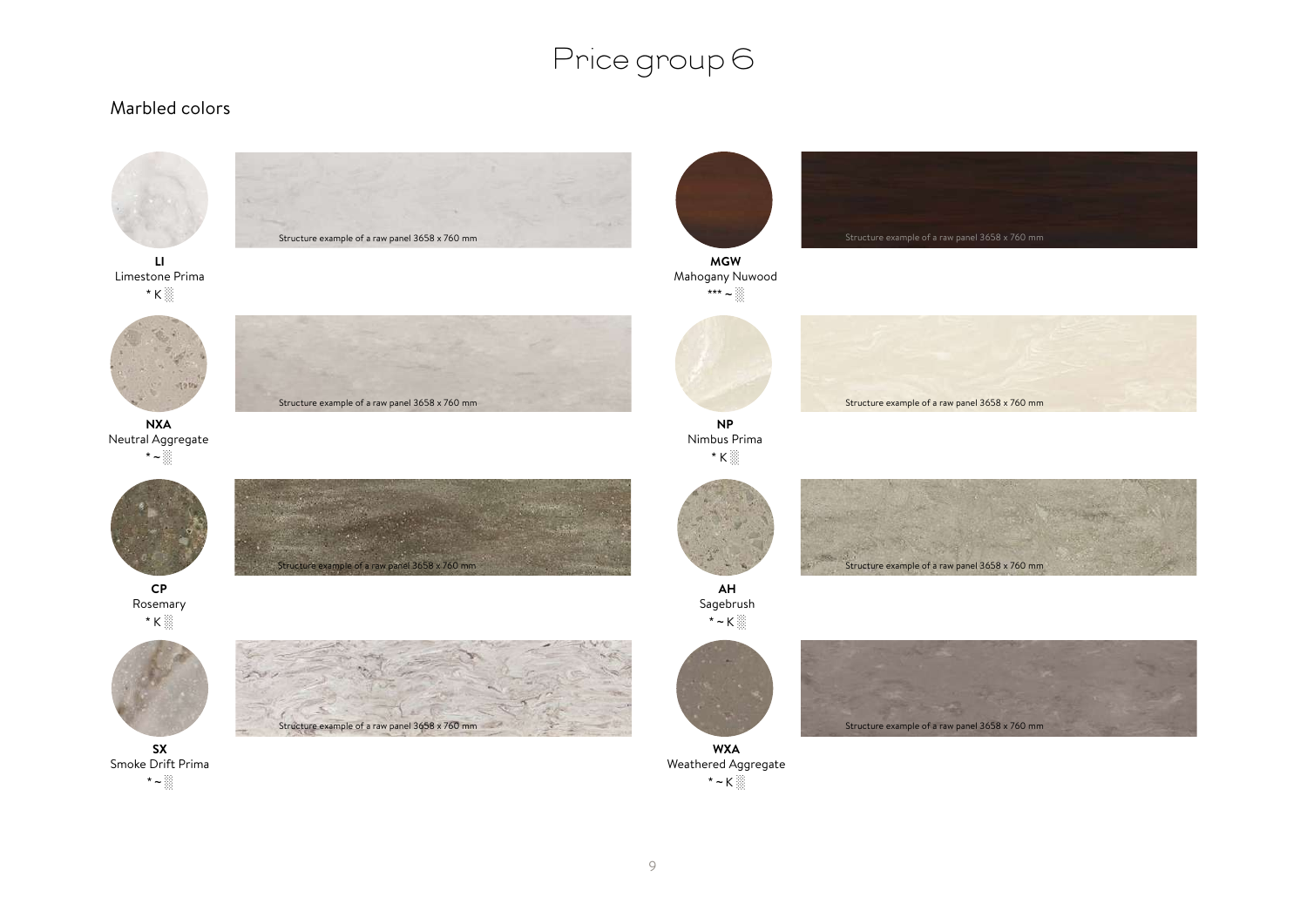#### Marbled colors

![](_page_9_Picture_2.jpeg)

![](_page_9_Picture_3.jpeg)

Windswept Prima \* ~ ░

![](_page_9_Picture_6.jpeg)

Witch Hazel  $*$  K  $\ddot{\otimes}$ 

![](_page_9_Picture_8.jpeg)

**TD** 

![](_page_9_Picture_10.jpeg)

#### Translucent colors

![](_page_9_Picture_12.jpeg)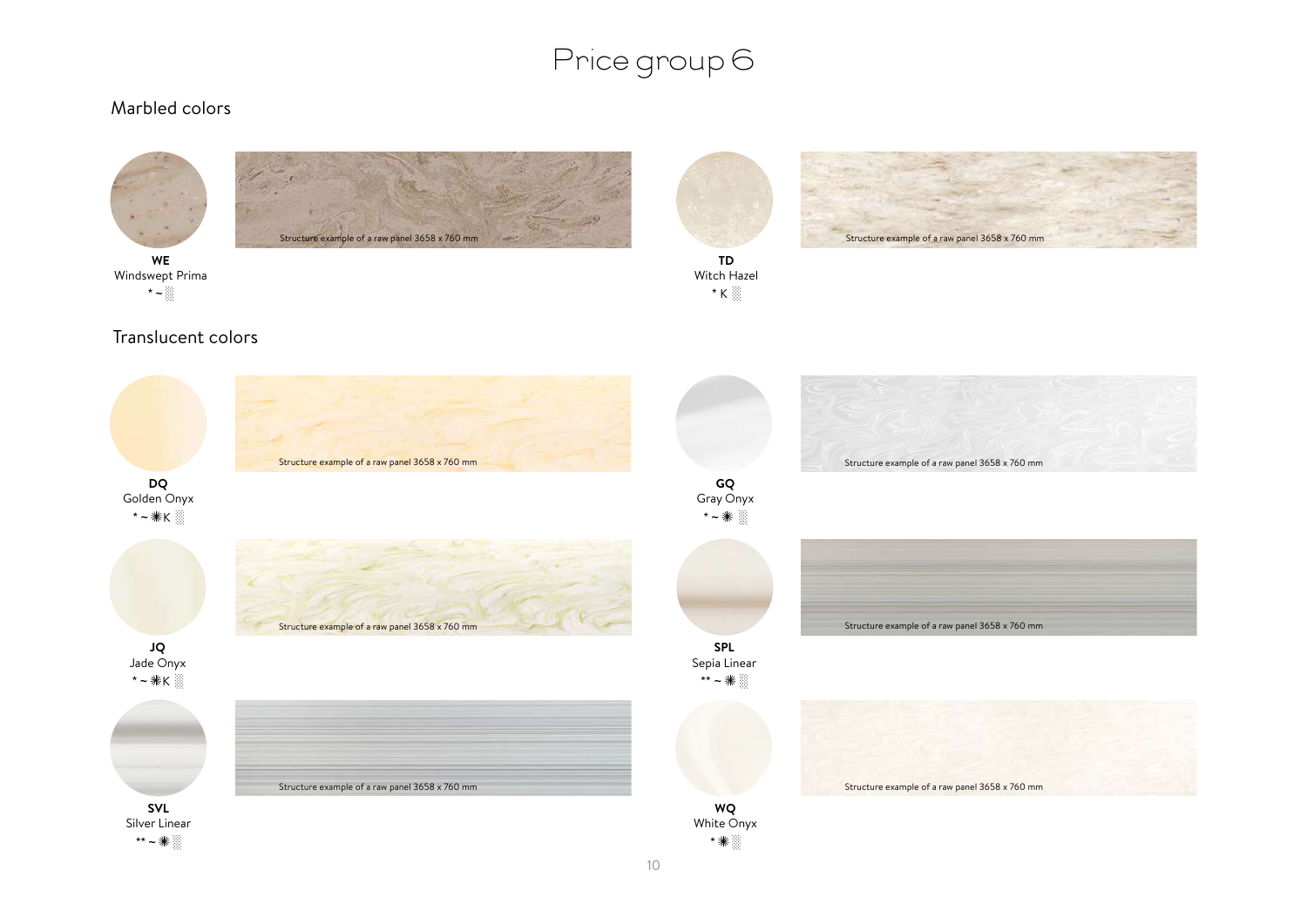#### Explanation of symbols

- Very light visible marks under specific lighting conditions after intense and heavy use. **\***
- Light visible marks under specific lighting conditions after intense and heavy use. **\*\***
- Visible marks after intense and heavy use. Darker and more heavily pigmented colors will show dust, scratches, and other ordinary wear and tear more noticeably than lighter textured colors. Therefore these colors are less suitable for applications that are exposed to extensive surface contact such as kitchen worktops as an example. **\*\*\***
- Due to its sensitive coloring, the chosen colors may show slight differences in color caused by the thermoforming. **~**
- Due to its sensitive coloring, the chosen colors may show larger variations in color caused by the thermoforming **≈**
- These colors are particularly suitable for use in the kitchen. **K**
- These colors are suitable for outdoor use. **A**
- ₩ These colors are ideal for backlighting. Due to their translucency, they are not suitable for all applications. Please discuss this with us.
- The reflective particles of these colors can vary in intensity and seams can become visible. ▲
- The irregular, overlapping structures of these colors are different for each panel. Only on larger panels the patterns are clearly visible. The marbling or continuity of streaks will be interrupted when gluing the surface as well as the angled areas (edges, concave portions, etc.). An optical jointlessness cannot be achieved. ░

![](_page_10_Picture_11.jpeg)

![](_page_10_Picture_12.jpeg)